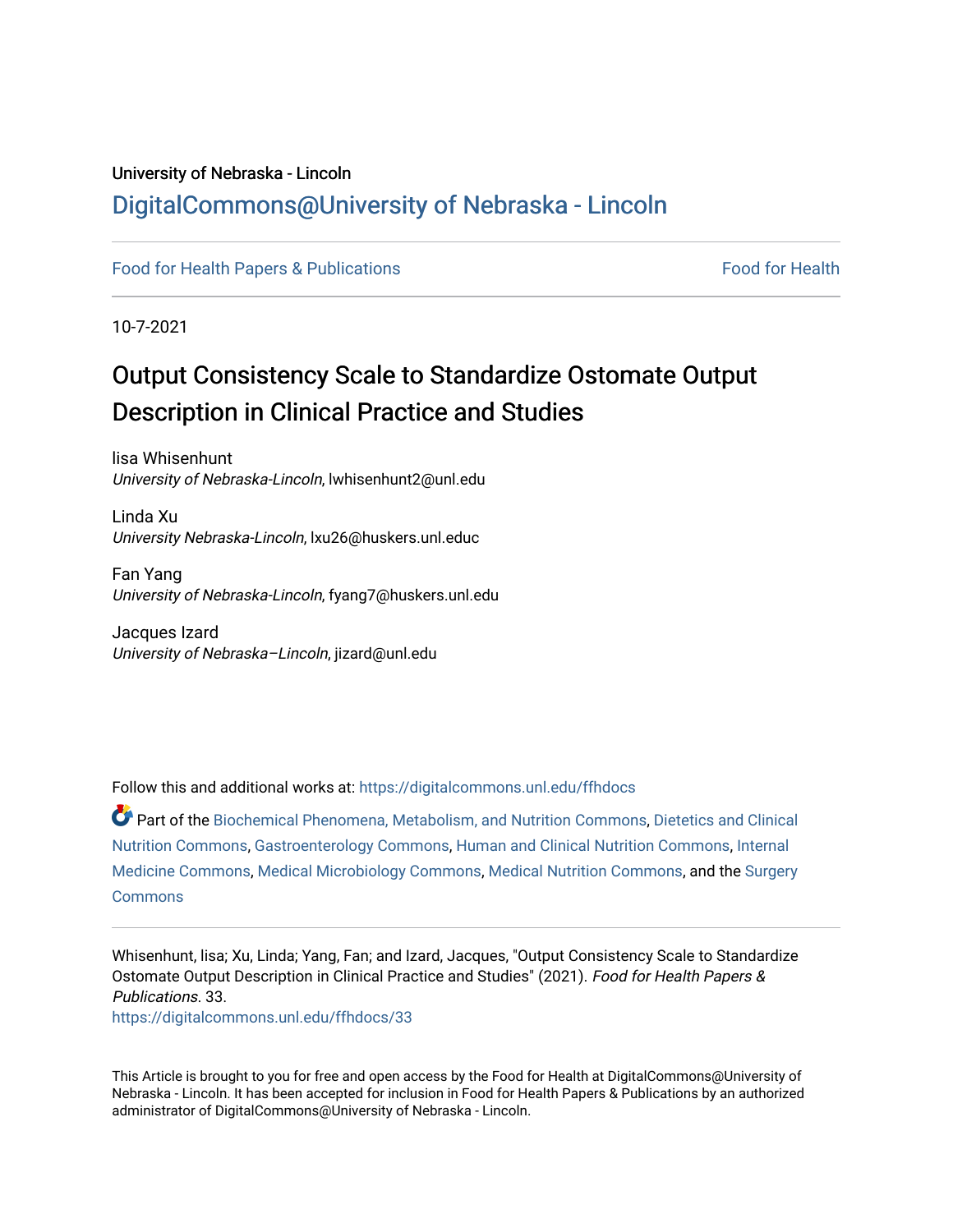

**Iris Publishers** 

**Short Communication** *Copyright © All rights are reserved by Jacques Izard*

# **Output Consistency Scale to Standardize Ostomate Output Description in Clinical Practice and Studies**

### Lisa A Whisenhunt<sup>1</sup>, Linda H Xu<sup>2</sup>, Fan Yang<sup>2</sup> and Jacques Izard<sup>1,2,3\*</sup>

*1 Nebraska Food for Health Center, University of Nebraska-Lincoln, USA*

*2 Department of Food Science and Technology, University of Nebraska-Lincoln, USA*

*3 Fred and Pamela Buffet Cancer Center, University of Nebraska Medical Center, Omaha, USA*

**\*Corresponding author:** Jacques Izard, Department of Food Science and Technology, University of Nebraska-Lincoln, Lincoln, USA.

**Received Date: September 17, 2021 Published Date: October 07, 2021**

#### **Introduction**

Stool descriptors have become popular due to the large diffusion of the Bristol Stool Form Scale (BSFS) via clinical studies, clinical trials, and social media. The applications have been numerous and centered around standardization of terminology that can be used by health care professionals and patients alike, as well as individuals interested in their wellness and the associated partners in the wellness industry. For a portion of the population, the digestive content is rerouted to an external manufactured pouch or bag, making the use of the BSFS visual descriptors of stool difficult. From day one post-resection surgery, ostomates are challenged with output management. The lack of standardized descriptors may hinder proper communication between the individual and the support team, as well as providing proper characterization in clinical studies and clinical trials.

We propose the Lincoln Ostomy Output Consistency Scale for jejunostomy, ileostomy and colostomy (LOOCS) to overcome the limitations of the BSFS for qualifying ostomy outputs. The design was based on the need to describe perceived consistency from the ostomate point of view. We anticipate that the LOOCS scale can be effective in pediatric and adult clinical research settings, as well as self-monitoring to manage the quality of life.

**Keywords:** Bristol Stool Form Scale; Ostomy; Output; Stoma; Defecation; Gastrointestinal disorders; Precision nutrition

#### **Introduction**

When the original Bristol Stool Form Scale was published, the authors wrote that "of all bodily functions defecation is perhaps the least understood and least studied" [1]. Since then, thousands of publications have addressed this issue directly or indirectly. The direct benefit is the standardization of stool descriptors, enabling both patients and health care professionals to use the same language. Additionally, this scale avoids having the individual to provide a stool for water content analysis, or stool rheology and viscosity measurements that are not practical for the patient or participant in clinical studies. Many applications have derived from that standardization, such as associating stool form and digestive

transit time [2], linking the microbiome characteristics to the scale scoring [3], incorporating the evaluation in clinical trials and clinical studies to understand the impact of a treatment [4] or a diet [5], improving medical stool testing [6], etc.

For a portion of the population, the digestive content is rerouted to an external collection system on the abdomen. Ostomates have available a variety of manufactured pouches or bags with different characteristics to enable an active life within the community. Colon cancer, cancer of the cervix or endometrium, Crohn's disease or ulcerative colitis escalation, and traumatic abdominal injury can lead to a stoma forming surgery. For individuals with a permanent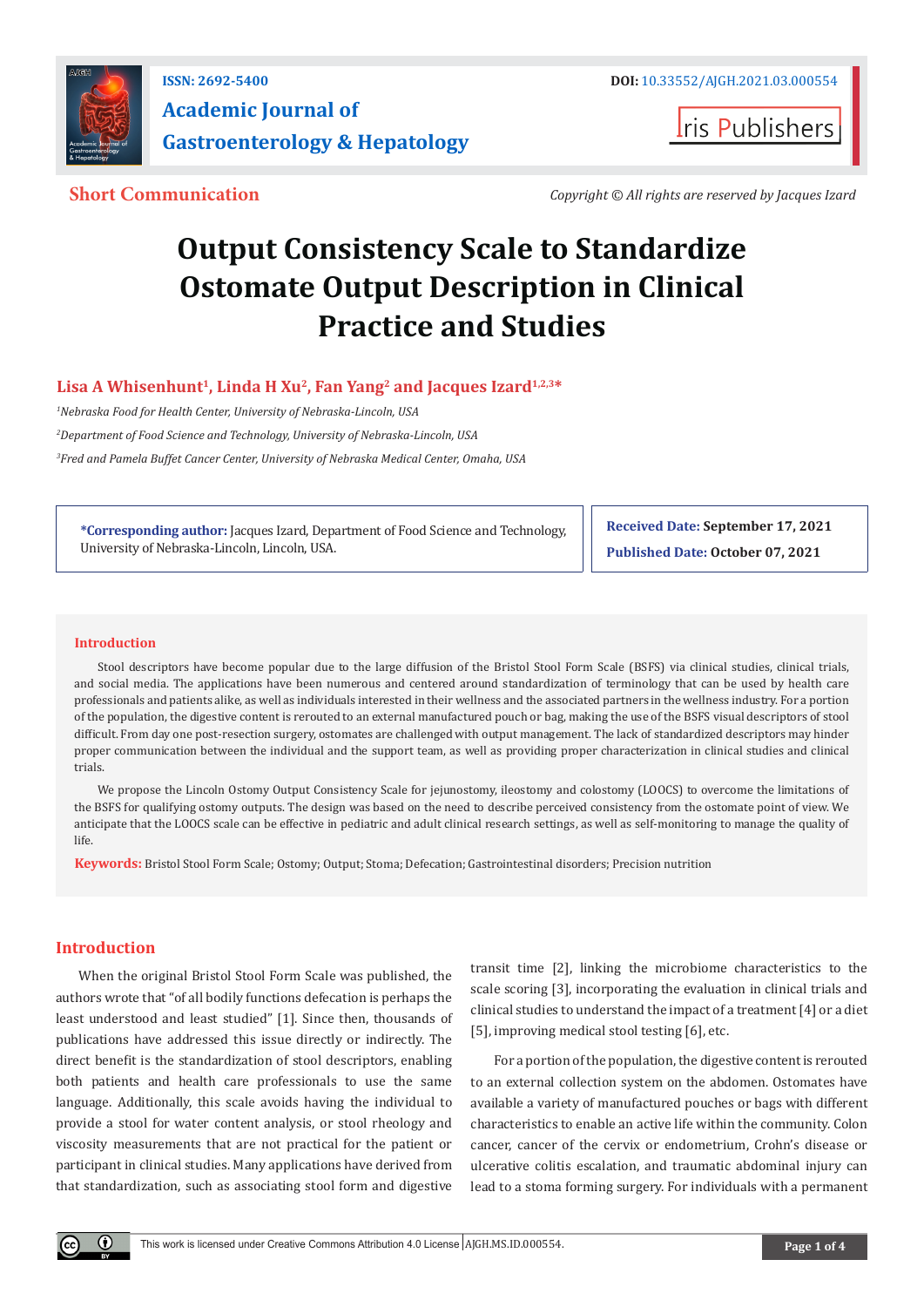ostomy or awaiting an ostomy reversal, from day one, they are challenged with food intake and output management. Diet and fluid intake are tightly linked to aspects of stoma output such as consistency, volume, and frequency. To date, there is no standardized output scale available for this population with very different stool characteristics compared to individuals with unaltered digestive tract.

The stool form scales have evolved over the years to respond to the needs of different populations with an oral-anal digestive continuum. The modifications encompass the addition or removal of choices [1,2, 7] and modifications for pediatric use [8]. Visual scales supported by written description have been shown to require no training for the patients, physicians, and nurses to remain effective even after translation in other languages [9]. A new scale has been designed to answer the specific needs for nontoilet-trained children and referred to as the Brussels Infants and Toddlers Stool Scale [10]. We are proposing the Lincoln Ostomy Output Consistency Scale (LOOCS) for jejunostomy, ileostomy and colostomy to enable standardization of output description.

#### **Discussion**

The limitations of the Bristol Stool Form Scale (BSFS) were underlined in one of our recent studies including ileostomates, colostomates and individuals with unaltered digestive tract, traditionally mentioned as healthy controls. The BSFS Types, while descriptive, do not really reflect the characteristics of the stool stored in the ostomy bag, thus providing limited information for comparison. The clinical study was approved by the University of Nebraska-Lincoln Institutional Review Board (IRB Approval #20190819166EP; Human Subject Federalwide Assurance Number FWA00002258). Participants provided consent. The recruited individuals, over the age of 19, included ileostomates (n=24), colostomates (n=21) and individuals with unaltered digestive tract (n=23). The design was a cross-sectional sample collection in which participants provided a descriptor of their stool/output using the Bristol Stool Form Scale (n=68). Indicating one or two BSFS types was authorized.

The ileostomates population reported a range from Type 6 to 7, while colostomates reported a range from Type 3/4 to 7. The control population with an unaltered digestive tract, reported a range from Type 1 to 6/7. More precisely, for ileostomates, the answers were as follows: Type 6 for 7 individuals, Type 6/7 for 5, and Type 7 for 12. For colostomates, the answers were as follows: Type 3/4 for 1 individual, Type 4 for 10, Type 5 for 3, Type 6 for 6, Type 6/7 for 1, and Type 7 for 6. As expected, the control group used a broader range of the BSFS scale: Type 1 for 4 individuals, Type 1/2 for 1, Type 2 for 1, Type 3 for 2, Type 3/4 for 1, Type 4 for 10, Type 5 for 1, Type 6 for 2, Type 6/7 for 1.

We noted that the BSFS types, for ostomates, is a compressed scale that does not fully compare to their experience regarding in particular higher water digestive content. The peculiar aspect of having the stool/output going to a manufactured pouch alters the visual description classically used in the BSFS and the participant has to rely more on consistency than visual stool descriptors. The design of the Lincoln Ostomy Output Consistency Scale for jejunostomy, ileostomy and colostomy (LOOCS) were based on the need to describe the perceived consistency of the output from the ostomate's point of view. We combined our experience of clinical studies, the availability of data regarding output, and the need to overlap with BSFS while expending the standardization of stool/ output description. The design was performed with feedback from the ostomy community. The nine Types use letters (A through I) to avoid confusion with BSFS and derivations [1, 2, 7, 8]. Type A ("Separated formed output") in LOOCS is comparable to Type 1 ("Separate hard lumps"") of the BSFS. LOOCS Type C ("Semi-formed output") is comparable to BSFS Type 4 ("Like a sausage or snake, smooth and soft"). The remaining types in the LOOCS encompass the Type 5 to 7 of the BSFS. Three formed outputs have been included (Types A through C): separated formed output, firm formed output, and semi-formed output. Three paste consistencies have been included (Types D through F): semi-solid, soft-solid, and pourable paste. Three liquid consistencies have been included (Types G through I): creamy, thin opaque, and clear liquid. Two versions of the scale were created, one as a quick reference guide (Table 1), and the other one designed for the visual learners and individuals requiring examples of similar consistencies (Figure 1). In Figure 1, the Type descriptor was complemented both with an example of matching consistency and an image related to that example.

**Table 1:** Short format Lincoln Ostomy Output Consistency Scale for jejunostomy, ileostomy and colostomy (sfLOOCS).

| Type A        | Separated formed output |
|---------------|-------------------------|
| Type B        | Firm formed ouput       |
| Type C        | Semi-formed output      |
| <b>Type D</b> | Semi-solid paste        |
| Type E        | Soft-solid paste        |
| Type F        | Pourable paste          |
| Type G        | Creamy liquid           |
| <b>Type H</b> | Thin opaque liquid      |
| <b>Type I</b> | Clear liquid            |
|               |                         |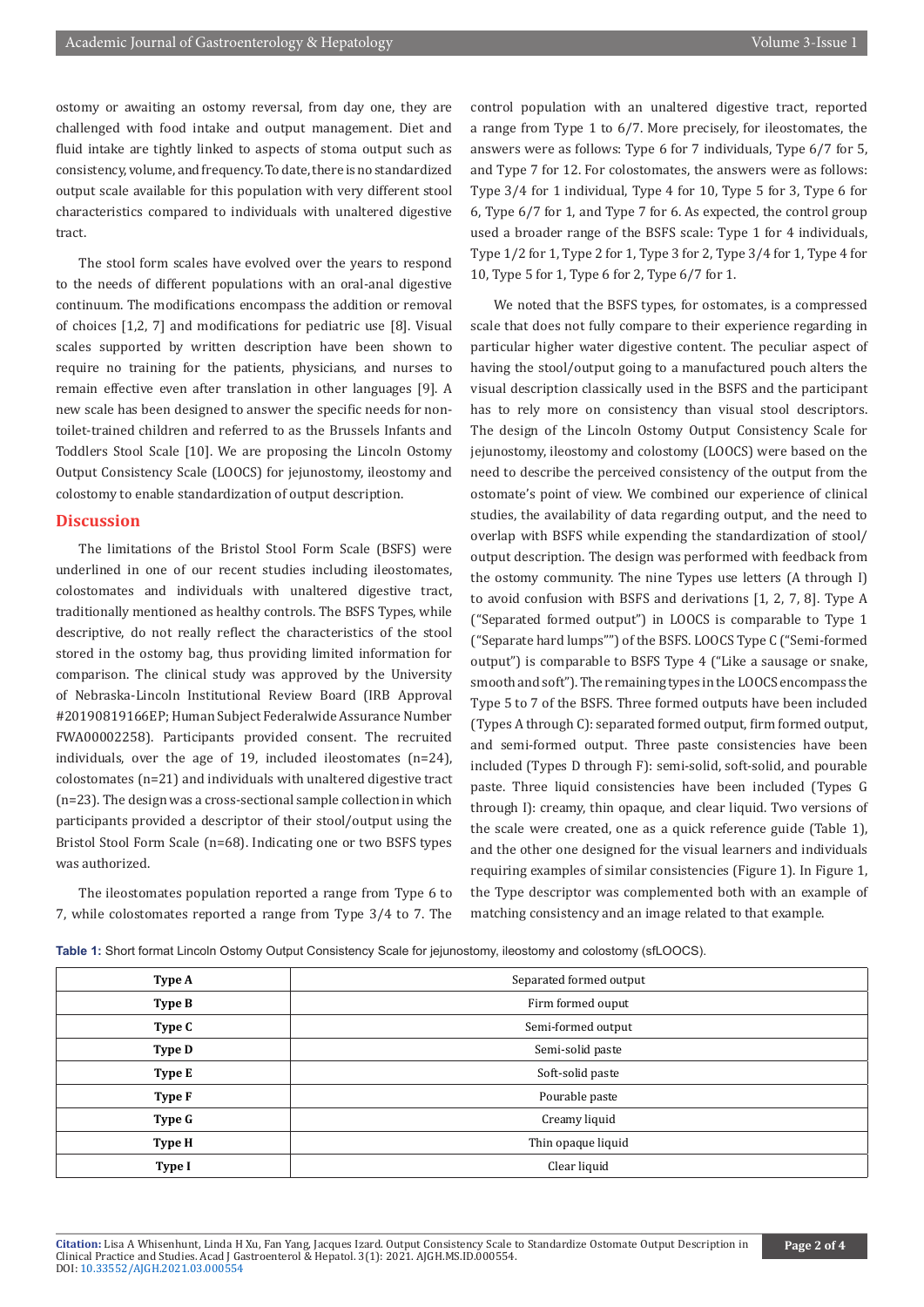

Stool appearance and consistency are important semiologic parts of the clinical management of digestive output in ostomates. A patient's description of his, her, or their output that can be matched with standardized descriptors by health care professionals is important. Both the individuals and the health care team should have the same language in describing the day-to-day changes that might be linked to a specific diagnostic, changes in medication, or diet modification. Outside of the clinical setting, ostomates, by tracking their output, should be able to monitor and manage their health problems. Thus, taking precautionary measures based on past experience in the context of the standardized evaluations, and enhancing their participation in precision nutrition. The LOOCS should help healthcare professionals in both traditional and emergency room settings, as well as benefit clinical studies and trials by providing a standardization across studies.

#### **Acknowledgement**

We thank the participants in the clinical study, and the laboratory personnel who helped, as well as the ostomate